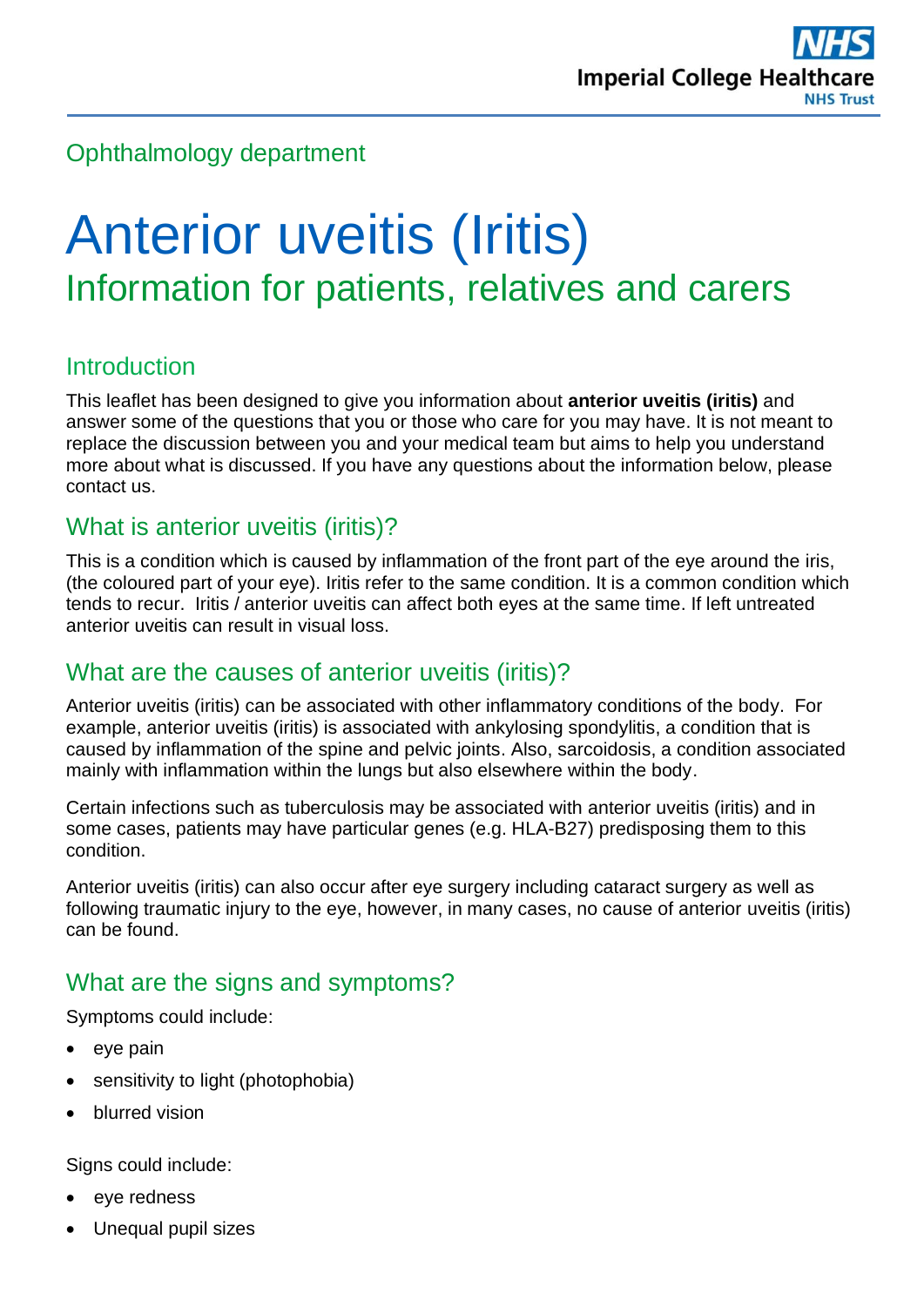## How is the condition diagnosed?

It is important that the condition is treated at an ophthalmic clinic or ophthalmic casualty department to prevent complications from occurring. It can be difficult to diagnose without the appropriate equipment, which is usually not available at your GP's surgery. A doctor will examine your eyes for signs of inflammation. The examination also involves the application of dilating eye drops in order to for any inflammation at the back of the eye.

At your visit, your doctor will ask you about any associated symptoms e.g. joint pain or persistent cough. Depending on this, some additional tests (including blood tests) may be requested in order to determine if there is a treatable underlying cause. In the majority of cases, no associated cause is found.

## How is the condition treated?

The doctor will prescribe anti-inflammatory eye drops which may be used frequently at first, then gradually reduced over several weeks. You must not suddenly stop using the drops because the anterior uveitis (iritis) may recur.

. In most cases, you will be prescribed eye drops to help dilate your pupil. This medication will cause your vision to blur and make it difficult for you to focus. It may also increase your sensitivity to light. It is an important part of treatment to prevent the inflamed iris from sticking down to the lens of the eye. You may need to get intensive pupil dilating eye drops to ensure your pupil is dilated before you go home. It may not be necessary to have these eye drops in some cases, particularly when the uveitis occurs after surgery.

Early treatment will ensure that inflammation is treated quickly, and the anterior uveitis/iritis begins to resolve.

# Who can I contact for more information?

- Emergency Department at Western Eye Hospital 020 3312 3245
- Outpatients at Western Eye Hospital 020 3312 3236
- Outpatients at Charing Cross Hospital 020 3311 1109/ 1233/ 0137

# How do I make a comment about my visit?

We aim to provide the best possible service and staff will be happy to answer any of the questions you may have. If you have any **suggestions** or **comments** about your visit, please either speak to a member of staff or contact the patient advice and liaison service (**PALS**) on **020 3313 0088** (Charing Cross, Hammersmith and Queen Charlotte's & Chelsea hospitals), or **020 3312 7777** (St Mary's and Western Eye hospitals). You can also email PALS at [imperial.pals@nhs.net](mailto:imperial.pals@nhs.net) The PALS team will listen to your concerns, suggestions or queries and is often able to help solve problems on your behalf.

Alternatively, you may wish to complain by contacting our complaints department:

Complaints department, fourth floor, Salton House, St Mary's Hospital, Praed Street London W2 1NY